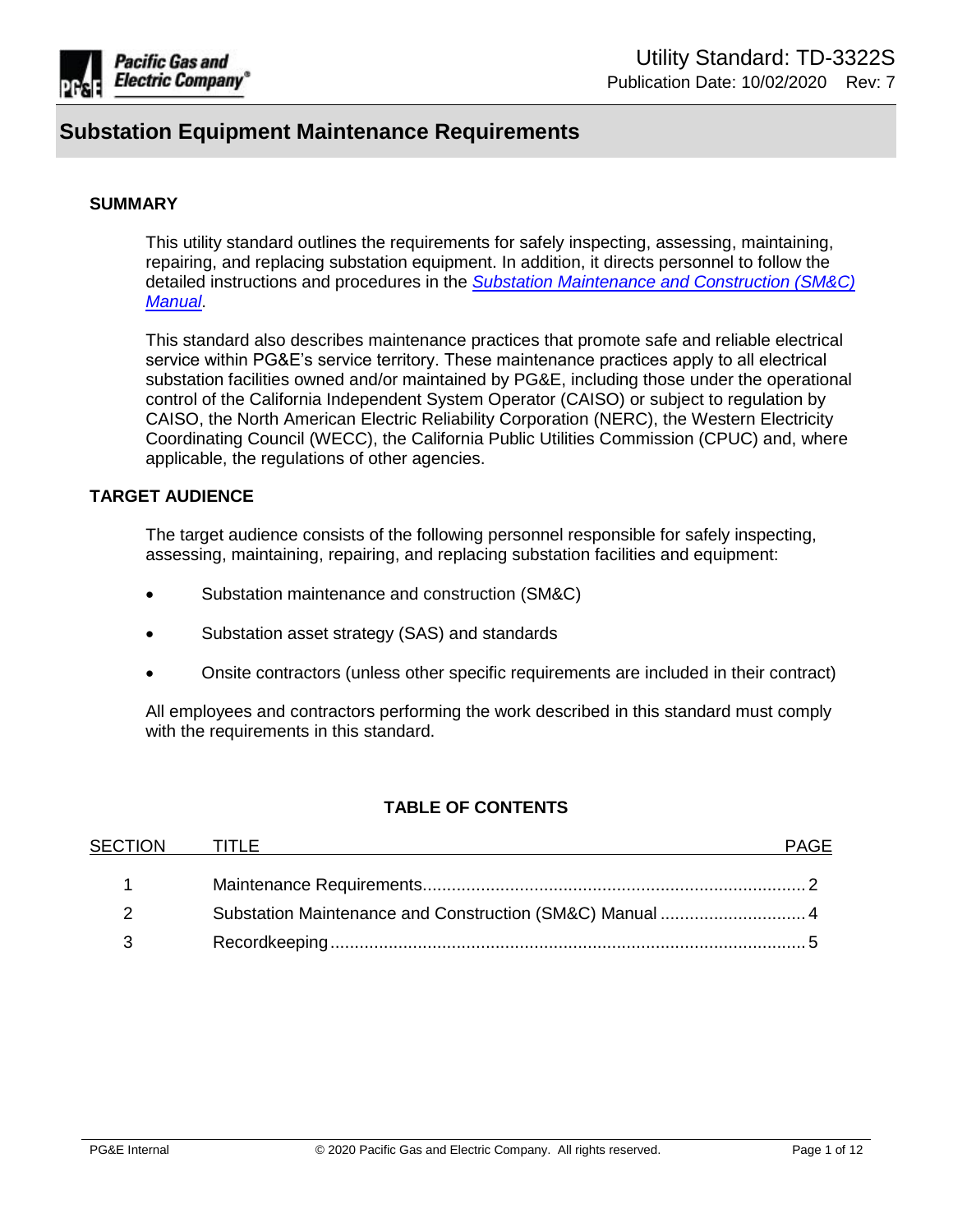

## **REQUIREMENTS**

## <span id="page-1-0"></span>**1 Maintenance Requirements**

- 1.1 Maintenance Plans
	- 1. Establish preventive maintenance plans to conform with the triggers for various systems and equipment as provided in the attachments to this standard. Refer to Utility [Procedure TD-3320P-12, "Substation SAP Work Management System \(WMS\)](https://ecmappwlsp01c2.comp.pge.com/TILVIEWER?chronicleId=09131aad80dfd10f&vd=true&device=false)  [Process,"](https://ecmappwlsp01c2.comp.pge.com/TILVIEWER?chronicleId=09131aad80dfd10f&vd=true&device=false) for details on setting up and tracking work and using the tool. The WMS controls corrective maintenance tasks as well.
	- 2. Substation maintenance requirements use a combined time-based and condition-based maintenance (CBM) approach. CBM combines and uses all available inspection information, diagnostic testing data, and new technologies in conjunction with maintenance practices, histories, and design data to determine the operating condition of equipment.
- 1.2 Utility Practices

Substation maintenance requirements are based on good utility practices, manufacturer's recommendations, and the experience of PG&E employees. Compliance with this standard and its attachments ensures uniformity in implementing work procedures that support system reliability.

- 1.3 Compliance
	- 1. For preventive work, determine the out-of-compliance date using the basic finish date in the maintenance plan and the maintenance plan cycle.
		- IF the cycle is 1 year or more,

THEN the out-of-compliance date is the  $1<sup>st</sup>$  day of the year following the year in which the basic finish date occurs.

• IF the cycle is less than 1 year,

THEN the out-of-compliance date is the  $1<sup>st</sup>$  day of the month following the month in which the basic finish date occurs.

a. [Table 1, "Examples of Out-of-Compliance Dates for Preventive Work,"](#page-2-0) on Page 3 shows out-of-compliance dates versus basic finish dates for different maintenance plan cycles. Always complete maintenance activities before the out-of-compliance date, unless the activities meet the criteria described in [Attachment 3, "Deferring Preventive Maintenance."](https://ecmappwlsp01c2.comp.pge.com/TILVIEWER?chronicleId=09131aad80e01cc0&vd=false&device=false)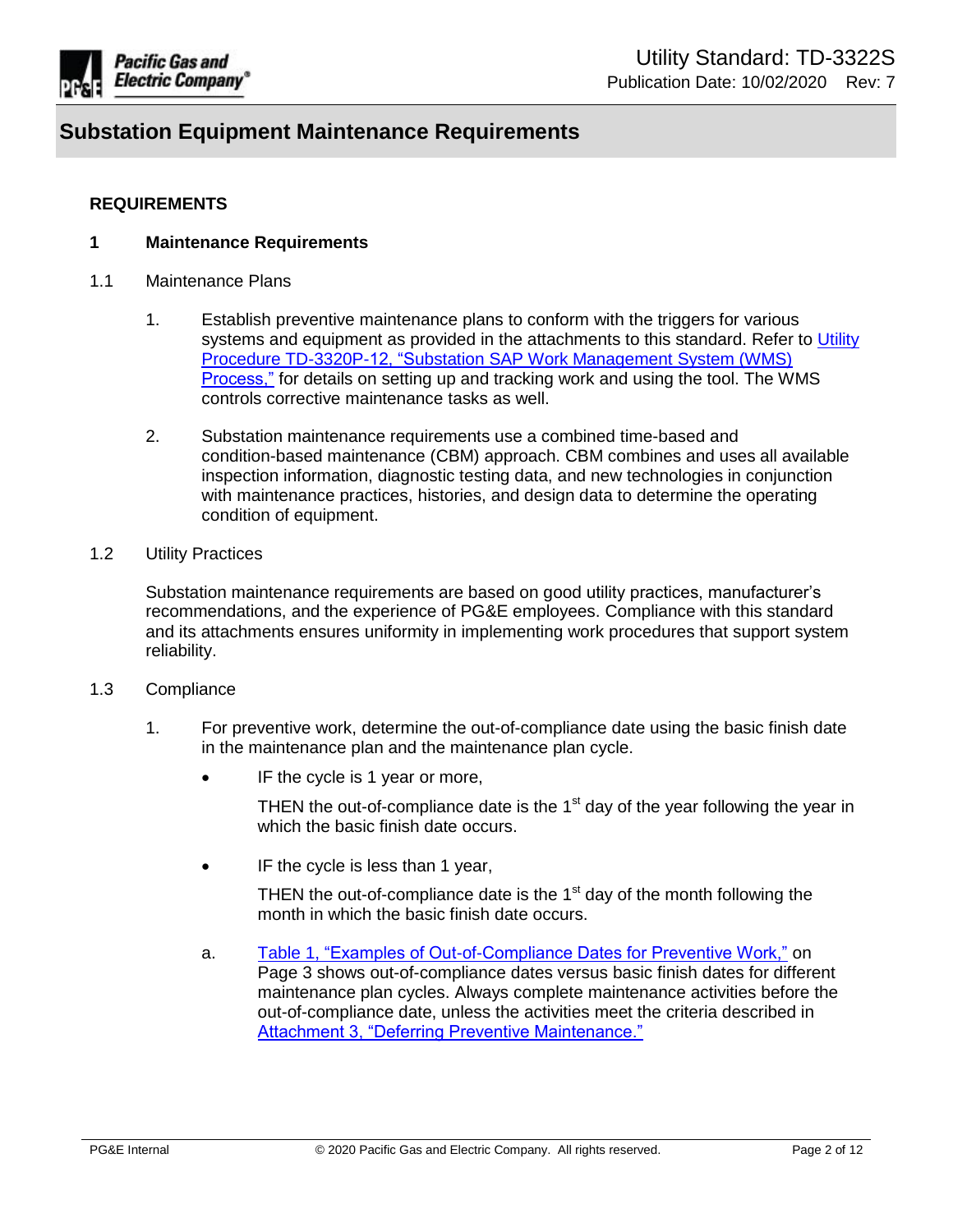

# <span id="page-2-0"></span>1.3 (continued)

| <b>Maintenance Plan Cycle</b> | <b>Basic Finish Date</b> | <b>Out-of-Compliance Date</b> |
|-------------------------------|--------------------------|-------------------------------|
| 8 Years                       | 07/14/2020               | 01/01/2021                    |
| 6 Years                       | 07/14/2020               | 01/01/2021                    |
| 5 Years                       | 07/14/2020               | 01/01/2021                    |
| 4 Years                       | 07/14/2020               | 01/01/2021                    |
| 1 Year (12 Months)            | 07/14/2020               | 01/01/2021                    |
| 6 Months                      | 07/14/2020               | 08/01/2020                    |
| 1 Month                       | 07/14/2020               | 08/01/2020                    |

- 2. Station battery resistance testing is different from other preventive maintenance work. [NERC Reliability Standard PRC-005-6, "Protection System, Automatic Reclosing, and](https://www.nerc.com/_layouts/15/PrintStandard.aspx?standardnumber=PRC-005-6&title=Protection%20System,%20Automatic%20Reclosing,%20and%20Sudden%20Pressure%20Relaying&jurisdiction=United%20States)  [Sudden Pressure Relaying Maintenance,"](https://www.nerc.com/_layouts/15/PrintStandard.aspx?standardnumber=PRC-005-6&title=Protection%20System,%20Automatic%20Reclosing,%20and%20Sudden%20Pressure%20Relaying&jurisdiction=United%20States) allows 6- and 18-calendar month maximum maintenance intervals. See the following tables in PRC-005-6 for more information:
	- Table 1-4(a), "Component Type Protection System Station dc Supply Using Vented Lead-Acid (VLA) Batteries"
	- Table 1-4(b), "Component Type Protection System Station dc Supply Using Valve-Regulated Lead-Acid (VRLA) Batteries"
	- Table 1-4(c), "Component Type Protection System Station dc Supply Using Nickel-Cadmium (NiCad) Batteries"
	- a. Meet testing requirements by performing the PG&E 6- and 12-month battery-resistance testing maintenance activities specified in [Attachment 6,](https://ecmappwlsp01c2.comp.pge.com/TILVIEWER/d2Redirection/09131aad80dfca43/false)  ["Station Direct Current Supply Maintenance Template."](https://ecmappwlsp01c2.comp.pge.com/TILVIEWER/d2Redirection/09131aad80dfca43/false) The following [Table 2](#page-2-1) provides out-of-compliance examples for battery resistance testing.

<span id="page-2-1"></span>

| <b>Battery Type</b>    | <b>PG&amp;E</b><br><b>Maintenance</b><br><b>Plan Cycle</b> | <b>PRC-005-6</b><br><b>Requirement</b> | <b>Previous</b><br><b>Resistance</b><br>Test | <b>Next</b><br><b>Out-of-Compliance</b><br>Date |
|------------------------|------------------------------------------------------------|----------------------------------------|----------------------------------------------|-------------------------------------------------|
| <b>VRLA Batteries</b>  | 6 Months                                                   | 6 Calendar<br><b>Months</b>            | 01/14/2020                                   | 08/01/2020                                      |
| <b>VLA Batteries</b>   | 12 Months                                                  | 18 Calendar<br><b>Months</b>           | 07/14/2020                                   | 02/01/2022                                      |
| <b>NiCad Batteries</b> | 12 Months                                                  | 18 Calendar<br><b>Months</b>           | 07/14/2020                                   | 02/01/2022                                      |

|  |  |  | Table 2. Examples of Out-of-Compliance Dates for Battery Resistance Testing |  |
|--|--|--|-----------------------------------------------------------------------------|--|
|  |  |  |                                                                             |  |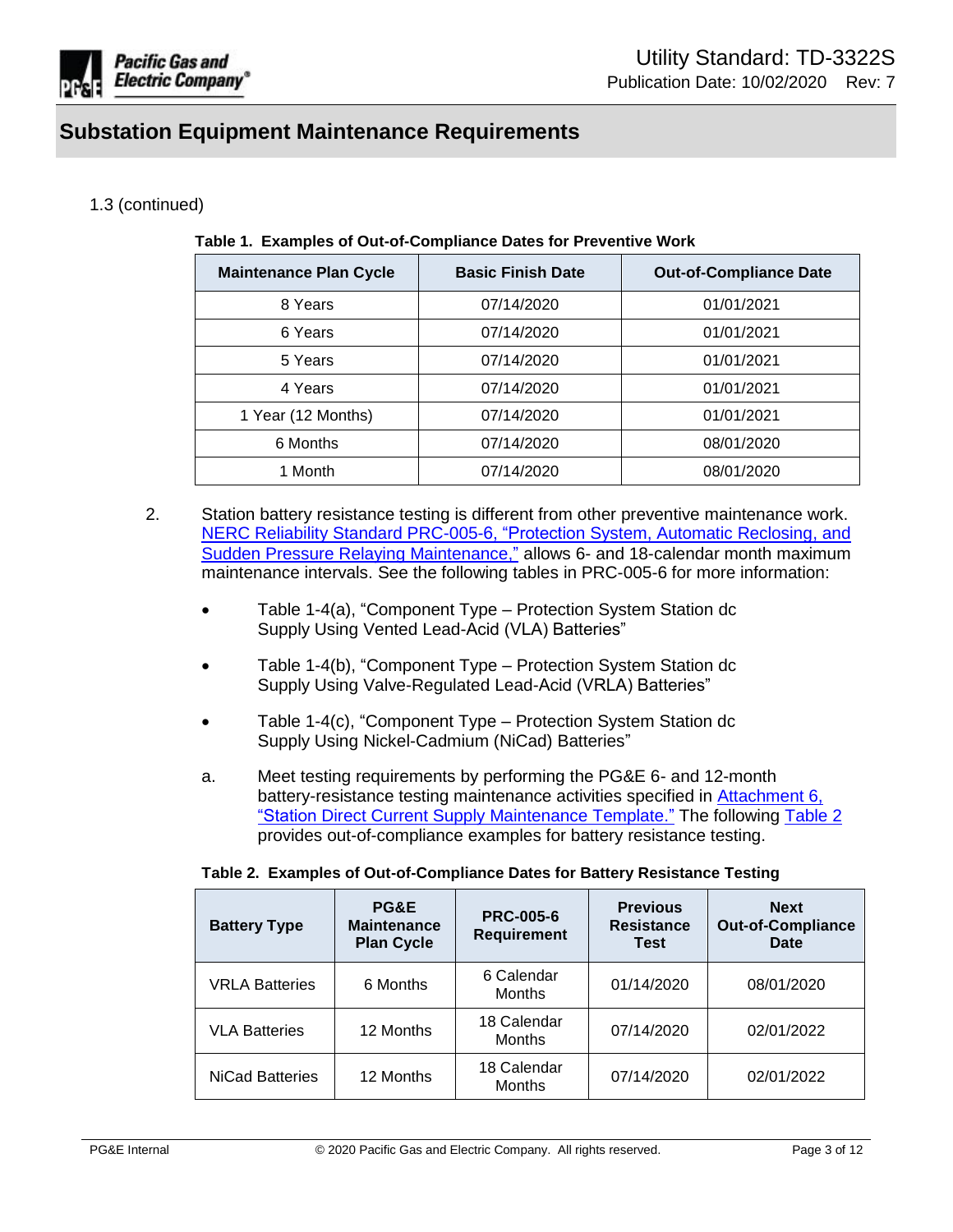

## 1.3 (continued)

- 3. For corrective work, determine the past-due date for Priority B, E, and F notifications using the basic finish date.
	- a. Close **Priority A** notifications (after removing the hazard [make safe] with either permanent or temporary repairs) within 30 days. Create a new lower priority notification immediately for any remaining work that will exceed 30 days. Reference the Priority A notification number to ensure a record of temporary repairs is linked to the new notification.
	- b. For **Priority B** notifications, the past-due date is the  $1<sup>st</sup>$  day of the  $2<sup>nd</sup>$  month following the month in which the basic finish date occurs.
	- c. For **Priority E** notifications, the past-due date is the 1st day of the year following the year in which the basic finish date occurs. [Table 3](#page-3-1) shows past-due examples for corrective work. Corrective activities may be reassessed, per approved processes.

| <b>Priority</b>                    | <b>Basic Finish Date</b> | <b>Past Due Date</b>          |
|------------------------------------|--------------------------|-------------------------------|
| Priority A (within 30 days)        | N/A                      | Must close<br>within 30 days. |
| Priority B (within 90 days)        | 07/14/2020               | 09/01/2020                    |
| Priority E (within 365 days)       | 07/14/2020               | 01/01/2021                    |
| Priority F (greater than 365 days) | 07/14/2020               | (1)<br>None                   |

#### <span id="page-3-1"></span>**Table 3. Examples of Past-Due Dates for Corrective Work**

 $<sup>(1)</sup>$  Schedule Priority F when it is operationally efficient to perform the work.</sup>

### <span id="page-3-0"></span>**2 Substation Maintenance and Construction (SM&C) Manual**

2.1 The booklets in the *[SM&C Manual](https://ecmappwlsp01c2.comp.pge.com/TILVIEWER?chronicleId=09131aad80e0640c&vd=true&device=false)* provide procedures, recommended actions, and general specifications to inspect, test, and maintain substation equipment. These booklets are the result of extensive investigation into good utility practices, manufacturers' recommendations, and the experience of PG&E employees. Compliance with the information in the booklets ensures uniformity in performing procedures and supports system reliability.

# 2.2 Deviations

- 1. Deviating from the procedures in the *[SM&C Manual](https://ecmappwlsp01c2.comp.pge.com/TILVIEWER?chronicleId=09131aad80e0640c&vd=true&device=false)* booklets is allowed only if the first line supervisor obtains approval from the local transmission field specialist before proceeding. Use [Form TD-3322M-F90, "SM&C Manual Procedure Variance Review,"](https://ecmappwlsp01c2.comp.pge.com/TILVIEWER?chronicleId=09131aad83c548fd&vd=false&device=false) to request a procedure variance.
- 2. The local transmission field specialist reviews [Form TD-3322M-F90](https://ecmappwlsp01c2.comp.pge.com/TILVIEWER/d2Redirection/09131aad83c548fd/false) and determines if the variance is acceptable. Attach the approved [Form TD-3322M-F90](https://ecmappwlsp01c2.comp.pge.com/TILVIEWER/d2Redirection/09131aad83c548fd/false) to the test form for the specific equipment and place it in the equipment file.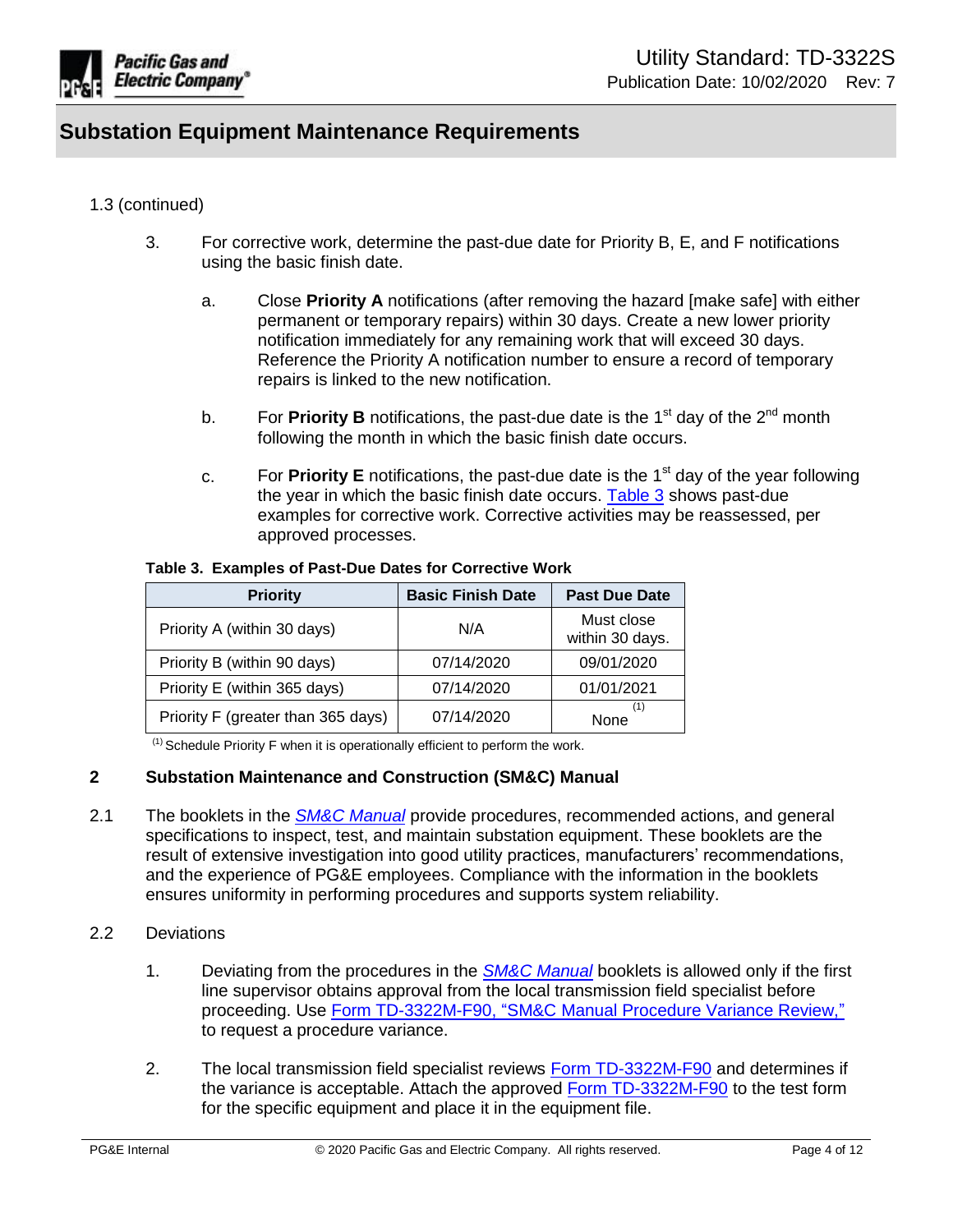

## 2.2 (continued)

- 3. Document the variance in the long-text field of the SAP order for the maintenance work. State the nature of the deviation and reference the approved [Form](https://ecmappwlsp01c2.comp.pge.com/TILVIEWER/d2Redirection/09131aad83c548fd/false)  [TD-3322M-F90.](https://ecmappwlsp01c2.comp.pge.com/TILVIEWER/d2Redirection/09131aad83c548fd/false)
- 4. The specialist approving the variance stores a copy of the completed [Form](https://ecmappwlsp01c2.comp.pge.com/TILVIEWER/d2Redirection/09131aad83c548fd/false)  [TD-3322M-F90](https://ecmappwlsp01c2.comp.pge.com/TILVIEWER/d2Redirection/09131aad83c548fd/false) and associated SM&C equipment test form in the Work Methods and Procedures [Specialist Variance Acceptance](https://sps.utility.pge.com/sites/EOsub/WorkMethodsandProcedures/Shared%20Documents/Forms/AllItems.aspx) folder.
	- a. The naming convention for stored documents is: *Station Name/Equipment ID/Work Task/Date*.

**Example:** Los Banos/CB 922/Mechanism Service/5-10-2019

#### 2.3 Training and Access

Any employee or supervisor involved in maintaining substation equipment must be trained on and have access to the information in the *[SM&C Manual](https://ecmappwlsp01c2.comp.pge.com/TILVIEWER?chronicleId=09131aad80e0640c&vd=true&device=false)*.

### <span id="page-4-0"></span>**3 Recordkeeping**

- 3.1 Records must be created and retained to meet the minimum requirements specified in [Corporation Standard GOV-7101S, "Enterprise Records and Information Management](https://edrm.comp.pge.com/D2/servlet/Download?auth=basic&event_name=open&version=CURRENT&id=09131aad892834e3&format=pdf&_docbase=pge_ecm)  [Standard,"](https://edrm.comp.pge.com/D2/servlet/Download?auth=basic&event_name=open&version=CURRENT&id=09131aad892834e3&format=pdf&_docbase=pge_ecm) and any additional requirements of applicable regulations.
- 3.2 Retain **all** maintenance and inspection records for a minimum of 6 years from the date of the maintenance activity, per [GOV-7101S, Attachment 1, "Enterprise Records Retention](https://edrm.comp.pge.com/D2/servlet/Download?auth=basic&event_name=open&version=CURRENT&id=09131aad89280a99&format=pdf&_docbase=pge_ecm)  [Schedule, Category OPS0100, Equipment Maintenance –](https://edrm.comp.pge.com/D2/servlet/Download?auth=basic&event_name=open&version=CURRENT&id=09131aad89280a99&format=pdf&_docbase=pge_ecm) Utilities." In addition, for regulatory requirements, Retain records for all time-based maintenance activities for at least the past two maintenance occurrences.

**Examples:** A 4-year mechanism service record must be retained until after the third service occurs, or approximately 8 years, depending on the exact date of the most recent service. An 8-year mechanism service record must be retained for 16 years, and a 12-year spare transformer test record must be retained for 24 years.

- 3.3 INCLUDE the following information in each record:
	- Identification of responsible person
	- Date of inspection or maintenance performance
	- Asset affected
	- Inspection findings (issue or condition) or description of maintenance work performed
	- Priority rating or planned date of any corrective action needed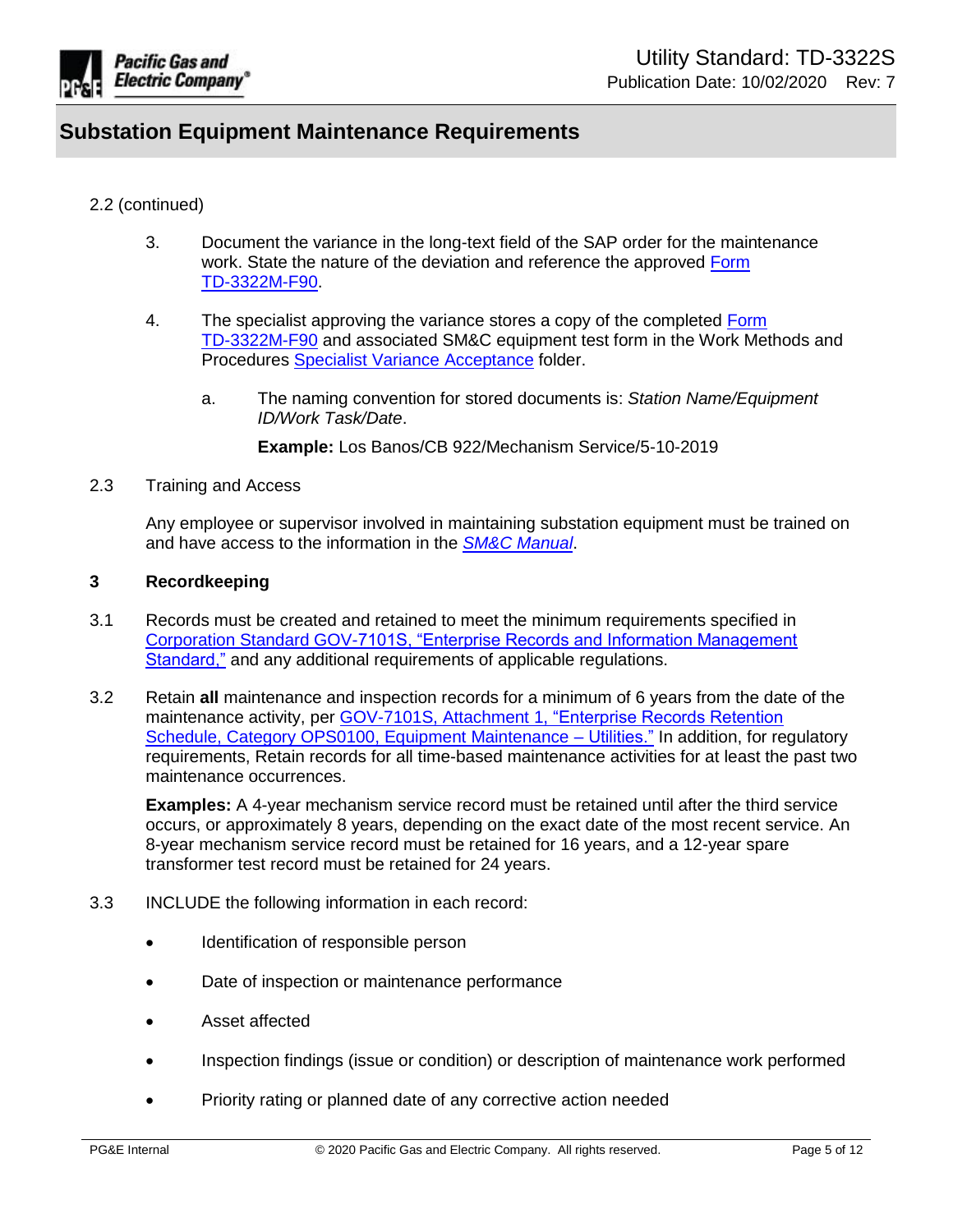

## **DEFINITIONS**

See [Attachment 2, "Definitions of Terms."](https://ecmappwlsp01c2.comp.pge.com/TILVIEWER/d2Redirection/09131aad80e0986e/false)

### **IMPLEMENTATION RESPONSIBILITIES**

The director responsible for substations performs the following tasks:

- Issues this standard.
- Delegates authority to the manager responsible for substation standards to handle the attachments to this standard and updates to the *[SM&C Manual](https://ecmappwlsp01c2.comp.pge.com/TILVIEWER?chronicleId=09131aad80e0640c&vd=true&device=false)*.

The manager responsible for substation standards performs the following tasks:

- Revises, approves, and issues the attachments to this standard.
- Revises, approves, and issues, with assistance from the substation work methods group, the booklets contained in the *[SM&C Manual](https://ecmappwlsp01c2.comp.pge.com/TILVIEWER?chronicleId=09131aad80e0640c&vd=true&device=false)*.

Substation maintenance superintendents and first line supervisors ensure that their employees understand and comply with this standard and follow the procedures in the *[SM&C Manual](https://ecmappwlsp01c2.comp.pge.com/TILVIEWER?chronicleId=09131aad80e0640c&vd=true&device=false)*.

Employees alert their supervisors to any unsafe procedures or instructions that may cause personal injuries or damage equipment. *Employees may only perform the work for which they have been trained.*

## **GOVERNING DOCUMENT**

NA

## **COMPLIANCE REQUIREMENT / REGULATORY COMMITMENT**

This standard supports the following compliance requirements and regulatory commitments:

- [CAISO Transmission Control Agreement, Appendix C, "ISO Maintenance Standards"](http://www.caiso.com/Documents/AttachmentC_theTransmissionControlAgreement_31-Aug-04.pdf)
- **[CPUC General Order 174, "Rules for Electric Utility Substations"](http://docs.cpuc.ca.gov/PublishedDocs/Published/G000/M031/K879/31879476.PDF)**
- [NERC Standard MOD-025-2, "Verification and Data Reporting of Generator Real and](https://www.nerc.com/_layouts/15/PrintStandard.aspx?standardnumber=MOD-025-2&title=Verification%20and%20Data%20Reporting%20of%20Generator%20Real%20and%20Reactive%20Power%20Capability%20and%20Synchronous%20Condenser%20Reactive%20Power%20Capability&jurisdiction=United%20States)  [Reactive Power Capability and Synchronous Condenser Reactive Power Capability"](https://www.nerc.com/_layouts/15/PrintStandard.aspx?standardnumber=MOD-025-2&title=Verification%20and%20Data%20Reporting%20of%20Generator%20Real%20and%20Reactive%20Power%20Capability%20and%20Synchronous%20Condenser%20Reactive%20Power%20Capability&jurisdiction=United%20States)
- [NERC Standard PRC-005-6, "Protection System, Automatic Reclosing and Sudden](https://www.nerc.com/_layouts/15/PrintStandard.aspx?standardnumber=PRC-005-6&title=Protection%20System,%20Automatic%20Reclosing,%20and%20Sudden%20Pressure%20Relaying&jurisdiction=United%20States)  [Pressure Relaying Maintenance"](https://www.nerc.com/_layouts/15/PrintStandard.aspx?standardnumber=PRC-005-6&title=Protection%20System,%20Automatic%20Reclosing,%20and%20Sudden%20Pressure%20Relaying&jurisdiction=United%20States)
- [WECC Standard FAC-501-WECC-2, "Transmission Maintenance"](https://www.wecc.org/Reliability/FAC-501-WECC-2.pdf)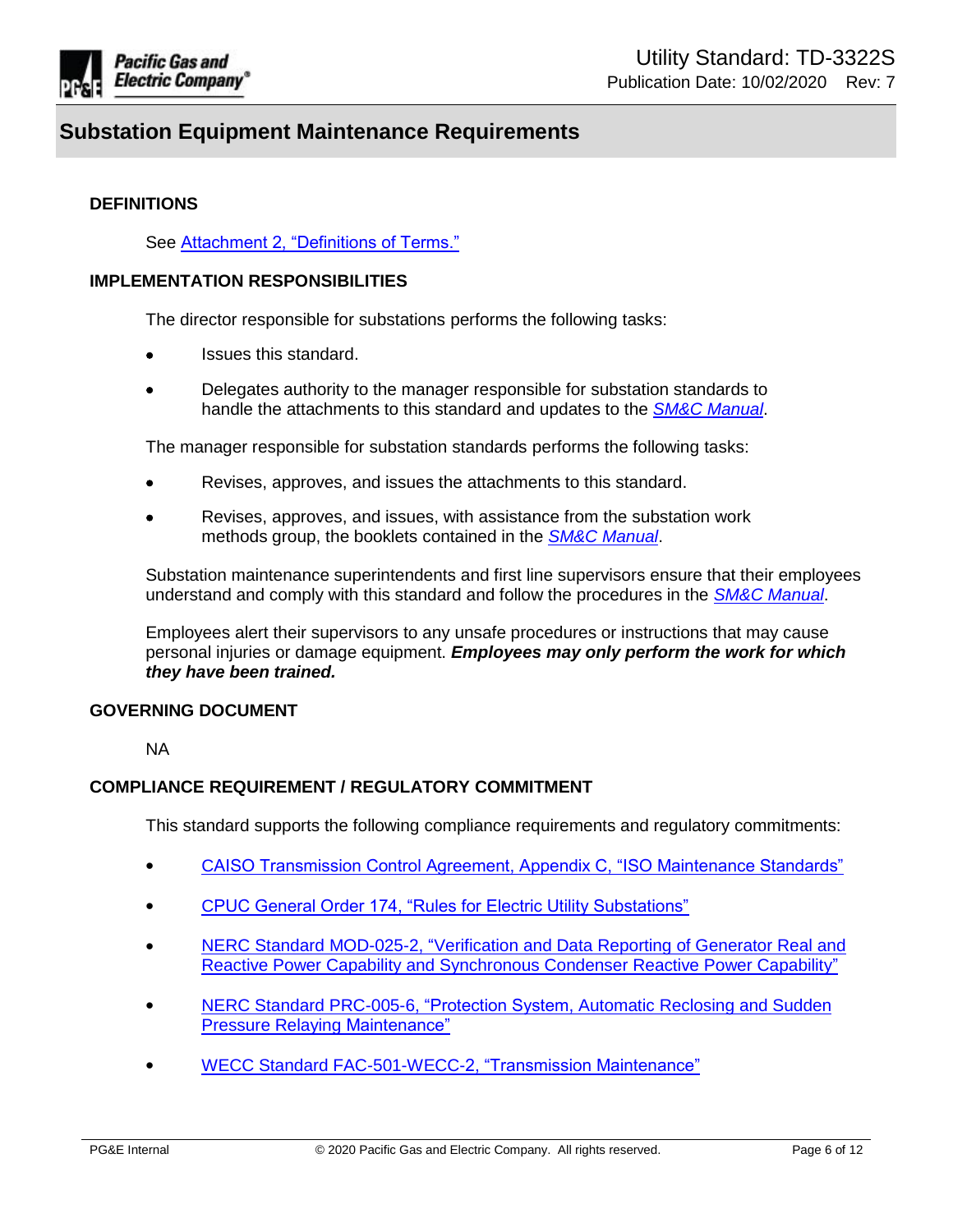

## **COMPLIANCE REQUIREMENT / REGULATORY COMMITMENT** (continued)

#### **Records and Information Management:**

PG&E records are Company assets that must be managed with integrity to ensure authenticity and reliability. Each line of business (LOB) must manage records and information in accordance with the Enterprise Records and Information (ERIM) policy, standards, and Enterprise Records Retention Schedule (ERRS). Each LOB is also responsible for ensuring records are complete, accurate, verifiable, and can be retrieved upon request. Refer to [GOV-7101S, "Enterprise Records and Information Management](https://edrm.comp.pge.com/D2/servlet/Download?auth=basic&event_name=open&version=CURRENT&id=09131aad892834e3&format=pdf&_docbase=pge_ecm)  [Standard,"](https://edrm.comp.pge.com/D2/servlet/Download?auth=basic&event_name=open&version=CURRENT&id=09131aad892834e3&format=pdf&_docbase=pge_ecm) for further records management guidance or contact ERIM at [Enterprise\\_RIM@pge.com.](mailto:Enterprise_RIM@pge.com)

#### **REFERENCE DOCUMENTS**

#### **Developmental References:**

[Utility Procedure TD-3322P-02, "Preparing and Submitting Maintenance Practices to](https://ecmappwlsp01c2.comp.pge.com/TILVIEWER/d2Redirection/09131aad80e02400/false)  [the CAISO"](https://ecmappwlsp01c2.comp.pge.com/TILVIEWER/d2Redirection/09131aad80e02400/false)

#### **Supplemental References:**

[Corporation Standard GOV-7101S, "Enterprise Records and Information Management](https://edrm.comp.pge.com/D2/servlet/Download?auth=basic&event_name=open&version=CURRENT&id=09131aad892834e3&format=pdf&_docbase=pge_ecm)  [Standard"](https://edrm.comp.pge.com/D2/servlet/Download?auth=basic&event_name=open&version=CURRENT&id=09131aad892834e3&format=pdf&_docbase=pge_ecm)

 [Attachment 1, "Enterprise Records Retention Schedule, Category OPS0100, "Equipment](https://edrm.comp.pge.com/D2/servlet/Download?auth=basic&event_name=open&version=CURRENT&id=09131aad89280a99&format=pdf&_docbase=pge_ecm)  [Maintenance – Utilities"](https://edrm.comp.pge.com/D2/servlet/Download?auth=basic&event_name=open&version=CURRENT&id=09131aad89280a99&format=pdf&_docbase=pge_ecm)

[Form TD-3322M-F90, "SM&C Manual Procedure Variance Review"](https://ecmappwlsp01c2.comp.pge.com/TILVIEWER?chronicleId=09131aad83c548fd&vd=false&device=false)

[Form TD-3322M-F104, "Maintenance Deferral Notification to CAISO"](https://ecmappwlsp01c2.comp.pge.com/TILVIEWER?chronicleId=09131aad8b9006e6&vd=false&device=false)

*[Substation Maintenance and Construction \(SM&C\) Manual](https://ecmappwlsp01c2.comp.pge.com/TILVIEWER?chronicleId=09131aad80e0640c&vd=true&device=false)* (TD-3322M)

[Utility Procedure TD-3320P-12, "Substation SAP Work Management System \(WMS\) Process"](https://ecmappwlsp01c2.comp.pge.com/TILVIEWER?chronicleId=09131aad80dfd10f&vd=true&device=false)

#### **APPENDICES**

NA

### **ATTACHMENTS**

**[Attachment 1, "Communication](https://ecmappwlsp01c2.comp.pge.com/TILVIEWER?chronicleId=09131aad80dfcf64&vd=false&device=false) Flowchart"** 

[Attachment 2, "Definitions of Terms"](https://ecmappwlsp01c2.comp.pge.com/TILVIEWER?chronicleId=09131aad80e0986e&vd=false&device=false)

[Attachment 3, "Deferring Preventive Maintenance"](https://ecmappwlsp01c2.comp.pge.com/TILVIEWER?chronicleId=09131aad80e01cc0&vd=false&device=false)

[Attachment 4, "Arrestors, Bushings, and Insulators Maintenance Template"](https://ecmappwlsp01c2.comp.pge.com/TILVIEWER?chronicleId=09131aad80dffc02&vd=true&device=false)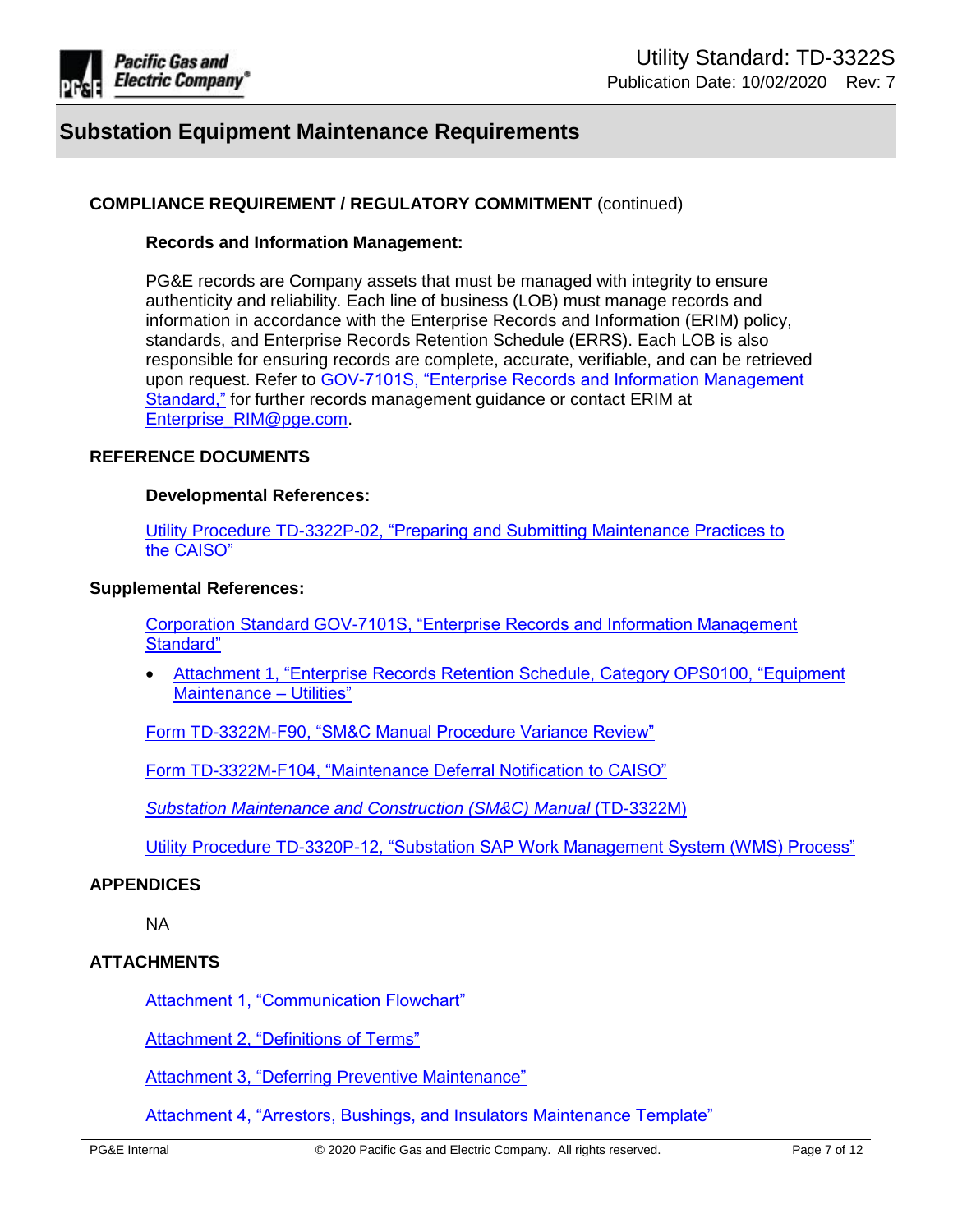

# **ATTACHMENTS** (continued)

[Attachment 5, "Station and Headquarters Maintenance Template"](https://ecmappwlsp01c2.comp.pge.com/TILVIEWER?chronicleId=09131aad80e0931e&vd=false&device=false)

[Attachment 6, "Station Direct Current Supply Maintenance Template"](https://ecmappwlsp01c2.comp.pge.com/TILVIEWER?chronicleId=09131aad80dfca43&vd=false&device=false)

[Attachment 7, "Circuit Breaker Maintenance Template"](https://ecmappwlsp01c2.comp.pge.com/TILVIEWER?chronicleId=09131aad80e054b2&vd=false&device=false)

Attachment 8, "Transformer and [Load Tap Changer \(LTC\) Maintenance Template"](https://ecmappwlsp01c2.comp.pge.com/TILVIEWER?chronicleId=09131aad80e076a4&vd=false&device=false)

Attachment 9, "Reactive [Component Maintenance Template"](https://ecmappwlsp01c2.comp.pge.com/TILVIEWER?chronicleId=09131aad80e054b1&vd=false&device=false)

Attachment 10, "Air Switches, Motor-Operated Air Switches, and Circuit Switchers [Maintenance Template"](https://ecmappwlsp01c2.comp.pge.com/TILVIEWER?chronicleId=09131aad80dfca44&vd=false&device=false)

[Attachment 11, "PG&E Substation Inspection Program Summary"](https://ecmappwlsp01c2.comp.pge.com/TILVIEWER?chronicleId=09131aad80e0040d&vd=false&device=false)

Attachment 12, "Inspecting [and Maintaining Distribution Equipment Inside Substations"](https://ecmappwlsp01c2.comp.pge.com/TILVIEWER?chronicleId=09131aad83b814ab&vd=false&device=false)

## **DOCUMENT RECISION**

This utility standard cancels and supersedes Utility Standard TD-3322S, "Substation Equipment Maintenance Requirements," Rev. 6, dated 11/06/2019.

### **DOCUMENT APPROVER**

Bryan Furtado, Director

### **DOCUMENT OWNER**

Manager

**DOCUMENT CONTACT** 

Senior Consulting Electric Standards Engineer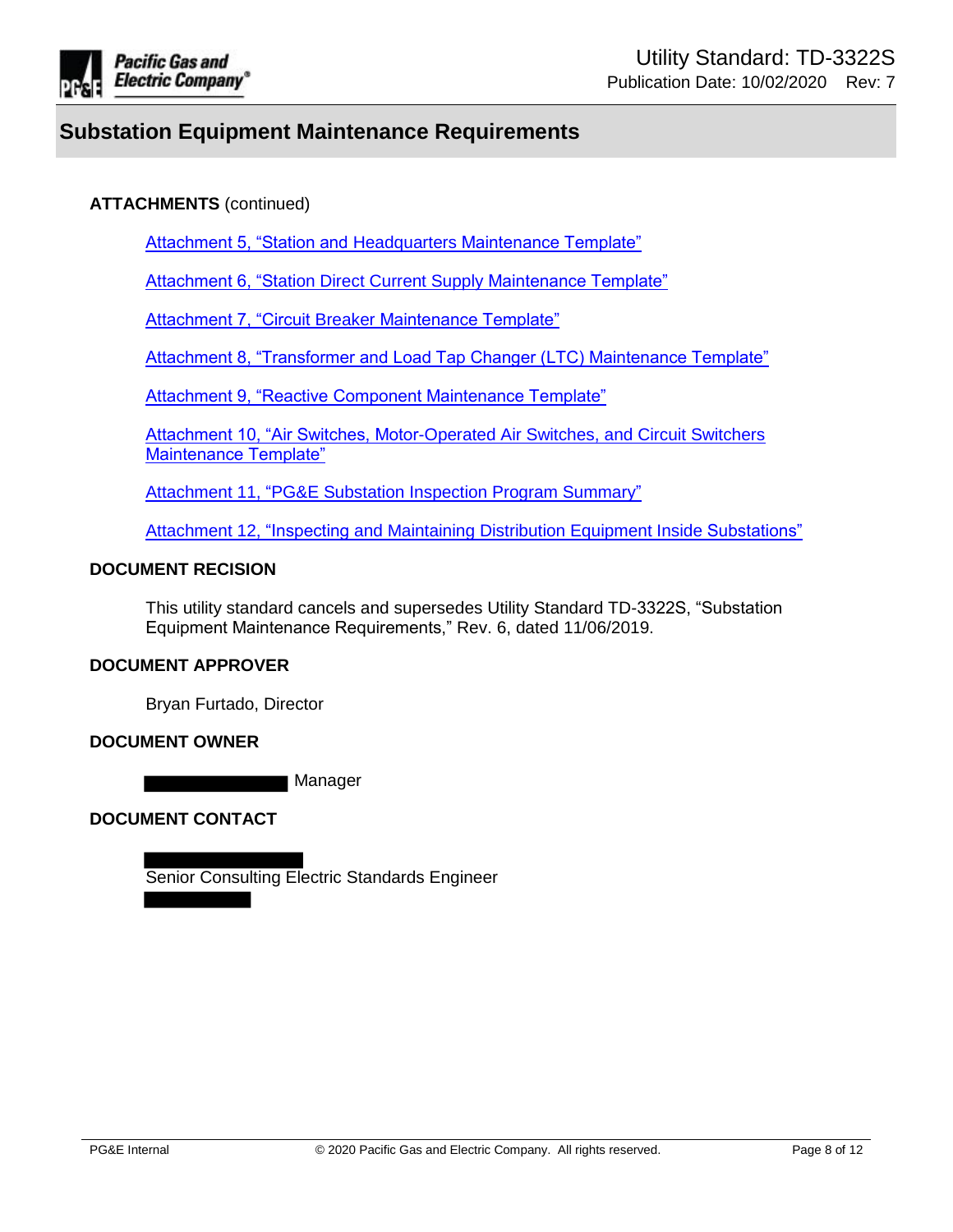

# **REVISION NOTES**

| <b>When/Where?</b>     | <b>What Changed?</b>                                                                                                                                                              |  |  |
|------------------------|-----------------------------------------------------------------------------------------------------------------------------------------------------------------------------------|--|--|
| May 2014:              |                                                                                                                                                                                   |  |  |
| <b>Entire Document</b> | Updated sections to ensure that substation equipment maintenance<br>$\bullet$<br>practices comply with current WECC, NERC, CAISO, and CPUC<br>G.O. 174 standards and regulations. |  |  |
|                        | Updated references, clarified recordkeeping retention practices, and<br>٠<br>added Section 2.2 regarding SM&C Manual training.                                                    |  |  |
|                        | Updated Attachment 2, "Definitions of Terms."<br>$\bullet$                                                                                                                        |  |  |
|                        | Updated Attachment 3, "Deferring Preventive Maintenance."<br>$\bullet$                                                                                                            |  |  |
|                        | Updated Attachment 5, "Station and Headquarters Maintenance Template."<br>$\bullet$                                                                                               |  |  |
|                        | Revised Attachment 6, "Station Direct Current Supply Maintenance<br>Template," to clarify intervals.                                                                              |  |  |
| <b>August 2015:</b>    |                                                                                                                                                                                   |  |  |
| Summary and<br>Safety  | Moved safety statement to Summary Section.                                                                                                                                        |  |  |
| Section 1.1            | Revised title, described function of maintenance plans and WMS, and added<br>reference to Utility Procedure TD-3320P-12.                                                          |  |  |
| Section 1.3            | Added detail to specify when an activity (both preventive and corrective) is out-<br>of-compliance.                                                                               |  |  |
| Section 2.2            | Made minor edits.                                                                                                                                                                 |  |  |
| Implementation         | Changed issuer to the senior director.                                                                                                                                            |  |  |
| Reference<br>Documents | Added TD-3320P-12; deleted SAFE-1001S and FAC-501-WECC-1.                                                                                                                         |  |  |
| Approver               | Changed to senior director of substations.                                                                                                                                        |  |  |
| Attachments            | Edited Attachment 12 (originally published 07/01/2014; made minor edits<br>06/29/2015).                                                                                           |  |  |
|                        | Updated Attachments 2, 4, 5, 6, 9, and 10 (published 12/2014) and<br>Attachments 7 and 8 (published 05/01/2015).                                                                  |  |  |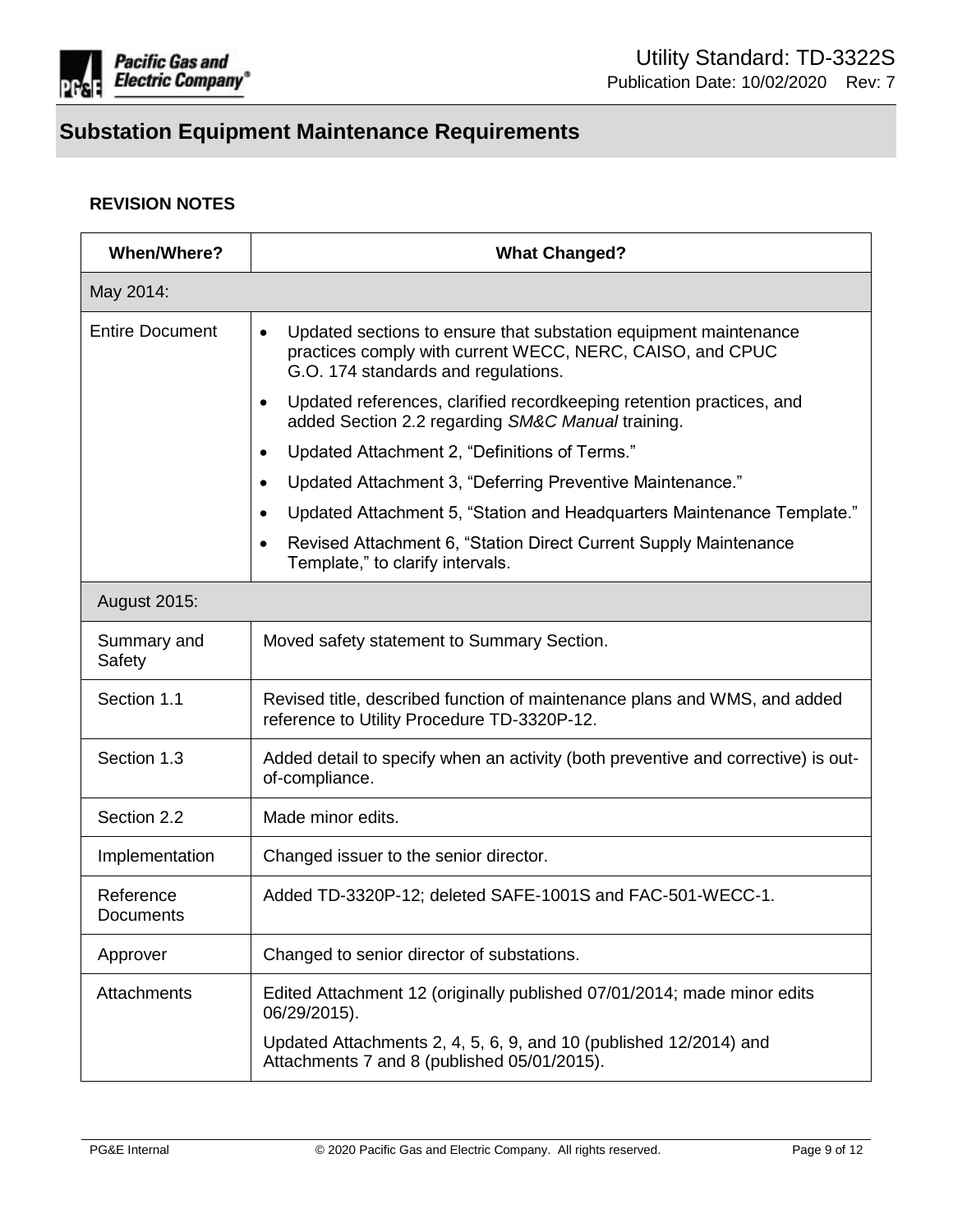

| <b>What Changed?</b>                                                                                                                                                                                                                                                                                                                                                                                                                                                                                                                                                                                                                                                                                                                                                                                                                                                                                                                                                                                                                                                                                                                                                |  |  |
|---------------------------------------------------------------------------------------------------------------------------------------------------------------------------------------------------------------------------------------------------------------------------------------------------------------------------------------------------------------------------------------------------------------------------------------------------------------------------------------------------------------------------------------------------------------------------------------------------------------------------------------------------------------------------------------------------------------------------------------------------------------------------------------------------------------------------------------------------------------------------------------------------------------------------------------------------------------------------------------------------------------------------------------------------------------------------------------------------------------------------------------------------------------------|--|--|
|                                                                                                                                                                                                                                                                                                                                                                                                                                                                                                                                                                                                                                                                                                                                                                                                                                                                                                                                                                                                                                                                                                                                                                     |  |  |
| Incorporated Utility Bulletin TD-3322B-022.                                                                                                                                                                                                                                                                                                                                                                                                                                                                                                                                                                                                                                                                                                                                                                                                                                                                                                                                                                                                                                                                                                                         |  |  |
| Updated attachments and created new Attachment 13:<br>Attachment 5 - Added information from Utility Bulletin TD-3322B-026<br>and fire systems information.<br>Attachment 7 - Added GIS density monitor.<br>$\bullet$<br>Attachment 8 - Revised LTC through neutral.<br>٠<br>Attachment 10 - Added Table 3, per Utility Bulletin TD-3322B-027.<br>$\bullet$<br>Attachment 13 - Incorporated information from Utility Bulletin<br>٠                                                                                                                                                                                                                                                                                                                                                                                                                                                                                                                                                                                                                                                                                                                                   |  |  |
| TD-3322B-42.                                                                                                                                                                                                                                                                                                                                                                                                                                                                                                                                                                                                                                                                                                                                                                                                                                                                                                                                                                                                                                                                                                                                                        |  |  |
|                                                                                                                                                                                                                                                                                                                                                                                                                                                                                                                                                                                                                                                                                                                                                                                                                                                                                                                                                                                                                                                                                                                                                                     |  |  |
| Updated NERC Standard revision number and title. Corrected error in<br>Table 2 for Next Out-of-Compliance Date from 2016 to 2017.                                                                                                                                                                                                                                                                                                                                                                                                                                                                                                                                                                                                                                                                                                                                                                                                                                                                                                                                                                                                                                   |  |  |
| Added NERC MOD-025-2.                                                                                                                                                                                                                                                                                                                                                                                                                                                                                                                                                                                                                                                                                                                                                                                                                                                                                                                                                                                                                                                                                                                                               |  |  |
| Revised the following attachments:<br>Attachment 4 - Added section and Tables 3 and 4 to incorporate<br>$\circ$<br>insulator wash requirements from Utility Bulletin TD-3322B-044.<br>Attachment 6, Table 1 – Changed "monthly" to "scheduled" in various<br>$\circ$<br>battery maintenance items. Added item for battery charger testing<br>(ETS47).<br>Attachment 7, Table 1 – Breaker overhaul, changed operations<br>$\circ$<br>trigger from 4000 to 3000 (Nov. 2016); revised exercise requirements,<br>deleted functional performance test and updated Mech Service, all<br>per Utility Bulletin TD-3322B-060. Clarified the overhaul activity.<br>Attachment 8, Table 1 - LTC Through Neutral: Added additional tap<br>$\circ$<br>changer types (Nov. 2016); revised language on LTC through neutral<br>on oil diagnostics – added requirement for new in-service transformers,<br>per Utility Bulletin TD-3322B-059.<br>Attachment 9, Table 1 – Added item (ETS11) to verify synchronous<br>$\circ$<br>condenser capabilities, per NERC MOD-025-2 and Utility Bulletin<br>TD-3322B-056.<br>Attachment 10, Table 3 - Added Eureka A and Eureka E.<br>$\circ$ |  |  |
|                                                                                                                                                                                                                                                                                                                                                                                                                                                                                                                                                                                                                                                                                                                                                                                                                                                                                                                                                                                                                                                                                                                                                                     |  |  |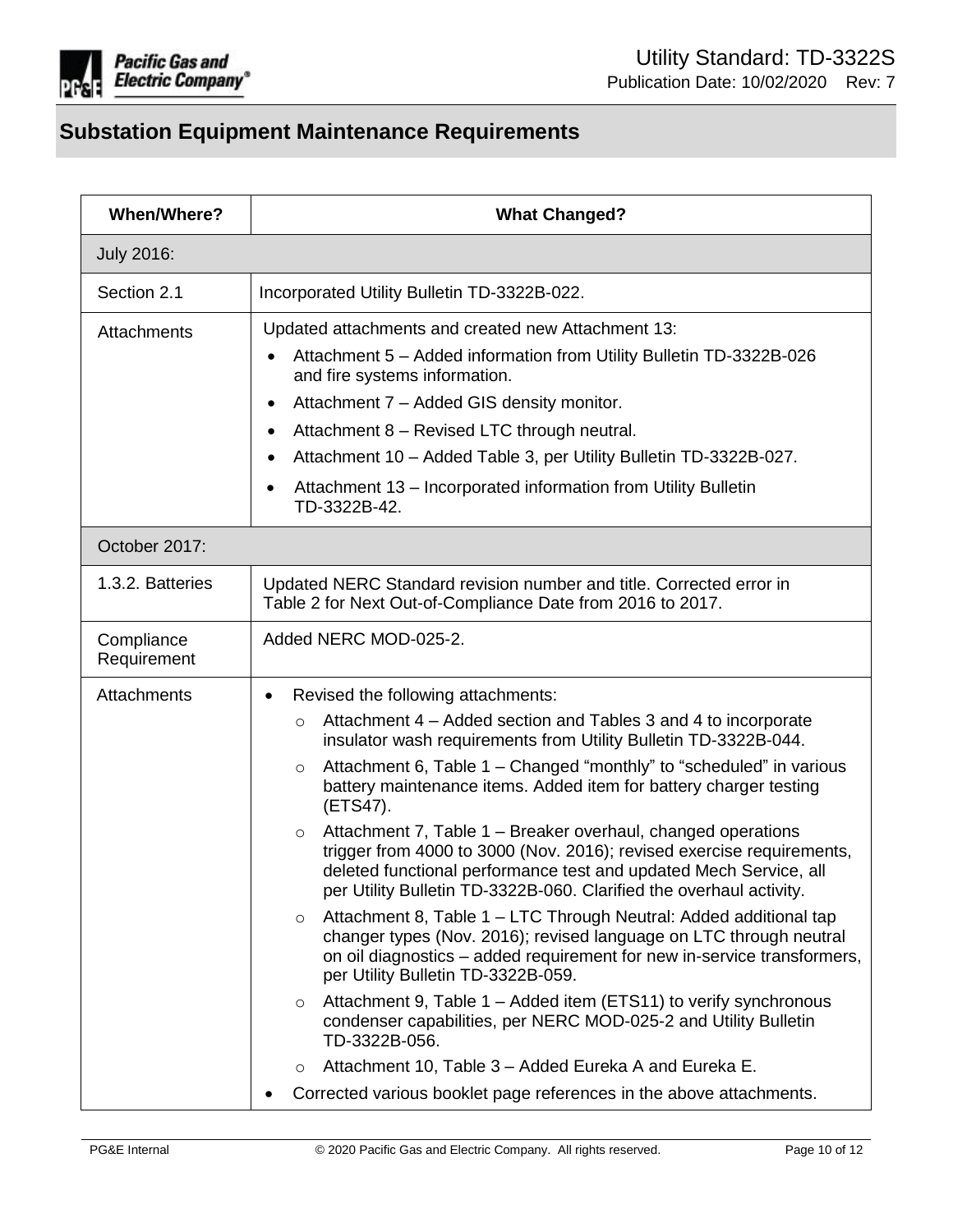

| <b>When/Where?</b>          | <b>What Changed?</b>                                                                                                                                                                                                                                                                                                                                                                                                                                                                       |
|-----------------------------|--------------------------------------------------------------------------------------------------------------------------------------------------------------------------------------------------------------------------------------------------------------------------------------------------------------------------------------------------------------------------------------------------------------------------------------------------------------------------------------------|
| <b>July 2018:</b>           |                                                                                                                                                                                                                                                                                                                                                                                                                                                                                            |
| Standard and<br>Attachments | Performed annual review. No material changes to the standard. (Made<br>٠<br>some editorial changes updated links in many references to the TIL<br>Viewer.)                                                                                                                                                                                                                                                                                                                                 |
|                             | Attachment 5, Table 1 – Changed the yearly requirement for hot stick<br>٠<br>dielectric testing and visual inspection to a 2-year frequency, reworded<br>the visual inspection to add clarity (January 2018).                                                                                                                                                                                                                                                                              |
|                             | Attachment 6, Table 1 - Clarified battery test descriptions in the<br>$\bullet$<br>Maintenance Task column. Excluded batteries with monitoring systems<br>from the resistance test. Added a task to periodically prove alarms on<br>battery monitoring systems.                                                                                                                                                                                                                            |
|                             | Attachment 7, Table 1 – Exercise task, changed "bi-annually" to "biennially"<br>٠<br>to clarify task occurs every 2 <sup>nd</sup> year.                                                                                                                                                                                                                                                                                                                                                    |
| November 2019:              |                                                                                                                                                                                                                                                                                                                                                                                                                                                                                            |
| Standard                    | Section 3, "Recordkeeping" – Updated recordkeeping requirements.<br>$\bullet$                                                                                                                                                                                                                                                                                                                                                                                                              |
|                             | Implementation Responsibilities – Revised process for updating the SMC<br>$\bullet$<br>Manual.                                                                                                                                                                                                                                                                                                                                                                                             |
|                             | Compliance Requirements - Updated FAC-501-WECC to Rev 2.<br>$\bullet$                                                                                                                                                                                                                                                                                                                                                                                                                      |
|                             | <b>Updated Document Approver.</b><br>$\bullet$                                                                                                                                                                                                                                                                                                                                                                                                                                             |
| Attachments                 | Attachment 3 - Document was mostly rewritten. Clarified that<br>$\bullet$<br>NERC-designated batteries cannot be deferred. Simplified Table 2.<br>Deleted Appendix A and converted Appendix B to Form TD-3322M-F104.<br>Attachment 6, Tables 1 and 2 – Changed "Discharge test" to "Battery<br>$\bullet$<br>capacity test" and updated references to match latest revision of the<br>Battery booklet.                                                                                      |
|                             | Attachment 7, Table 1, ETS56 - Added time-based trigger to perform<br>$\bullet$<br>analysis as part of a mechanism service. Also, published in April 2019,<br>Table 1, ETS28 - Removed 3-year mechanism service requirement for<br>transmission breakers at DCPP switchyard. Under the 8-year cycle, added<br>an exclusion for transmission breakers with a 12-year cycle. Under the 12-<br>year cycle, added all MEPPI transmission class breakers, except those<br>with air compressors. |
|                             | Attachment 11, "SmartMeter Equipment Maintenance," - Cancelled/<br>$\bullet$<br>Obsoleted. There is no ongoing maintenance required for obsolete<br>SmartMeter <sup>™</sup> equipment.                                                                                                                                                                                                                                                                                                     |
|                             | Attachments 12 and 13 - Renumbered "Attachment 12" to "Attachment<br>$\bullet$<br>11." Renumbered "Attachment 13" to "Attachment 12."                                                                                                                                                                                                                                                                                                                                                      |